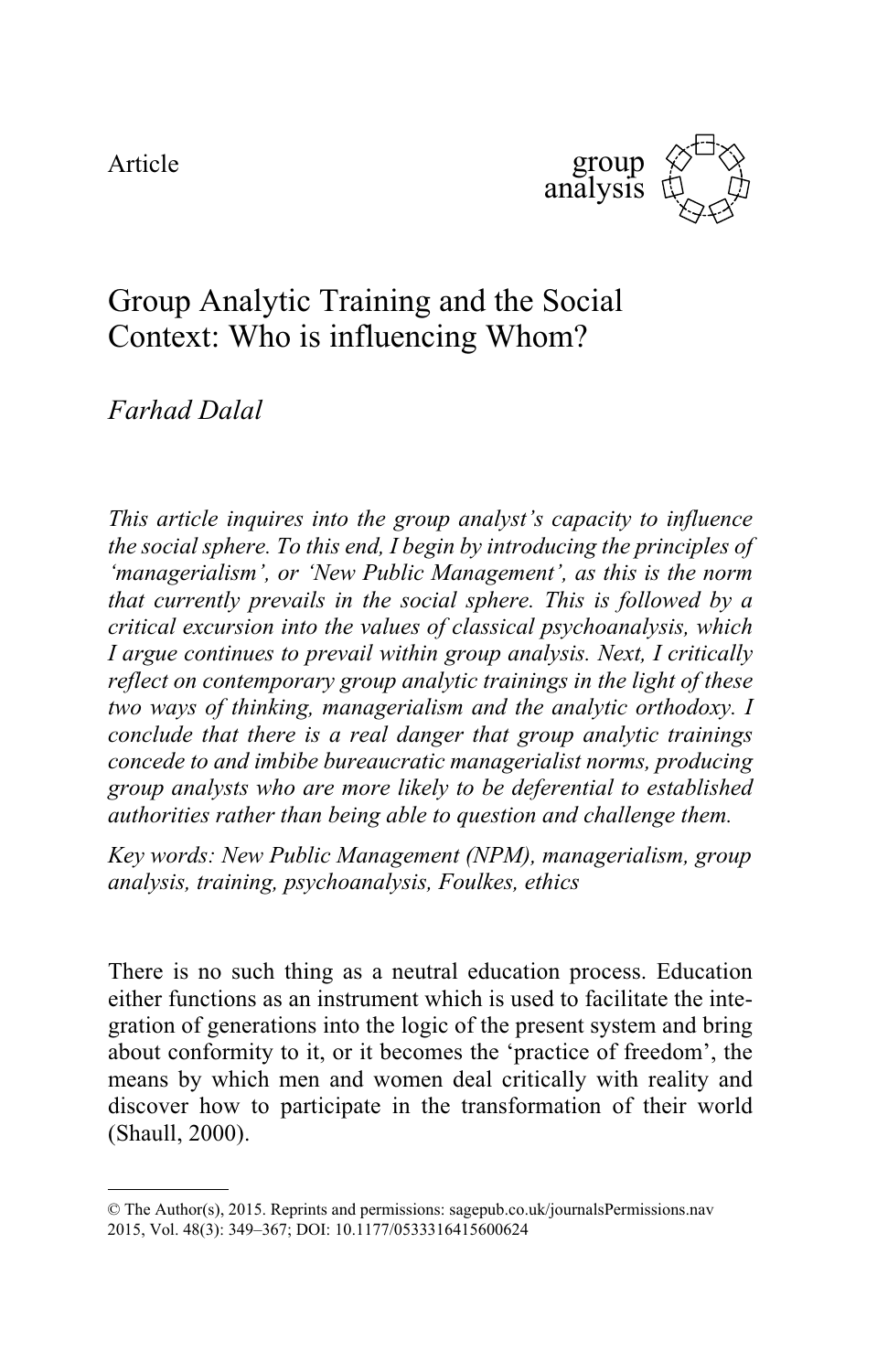## **Introduction**

This article is a version of the lecture given to the EGATIN conference in Bristol in 2015. The agenda for the conference was for the international group analytic training community to think about the factors in group analytic training institutions that might inhibit or enable the capacity of group analysis to contribute to, and prosper in, wider social contexts.

To set the discussion I will first describe what I think is taking place in the wider social context. I follow this with a critical take on the psychoanalytic and group analytic orthodoxy. I will then engage in a discussion regarding our trainings (national and international) in relation to the ways of thinking that prevail in the wider social context as well as the analytic orthodoxy.

## **Values of Contemporary Organizations**

Today, the wider social context that most group analysts are likely to find themselves working within is the bureaucratic regime called 'New Public Management' (NPM).

## **The Market**

Since the 1980s the values of neo-liberalism have been in the ascendency and come to dominate the planet; the values of 'free trade, open markets, privatization, deregulation and a decrease in the welfare role played by state' (Bessant 2015: 3). All human interaction is construed of as exchanges within a market place. According to them when the market place is unregulated and left to its own devices, it is in its 'natural' state, and Social–Darwinist principles will ensure that it will be at its most efficient.

Neo-liberalism and its comrade in arms, Managerialism or New Public Management (NPM) promoted the view that private for-profit organizations are necessarily efficient, because if they were not, then they would fail. Meanwhile public service organizations are said to be inefficient because they are subsidized. Therefore, they say, public service institutions should either be privatized or be run along the same lines as for-profit institutions; this would ensure that they would operate as efficiently as possible. By 'efficiently', mostly what is meant is 'as cheaply as possible'.

So public, charity and other not-for-profit institutions have come to be run as though they are businesses. The rationale for a business is to make profits, to 'do well'. Meanwhile, mostly the rationale for notfor-profit institutions is to 'do good' in some way—to educate, to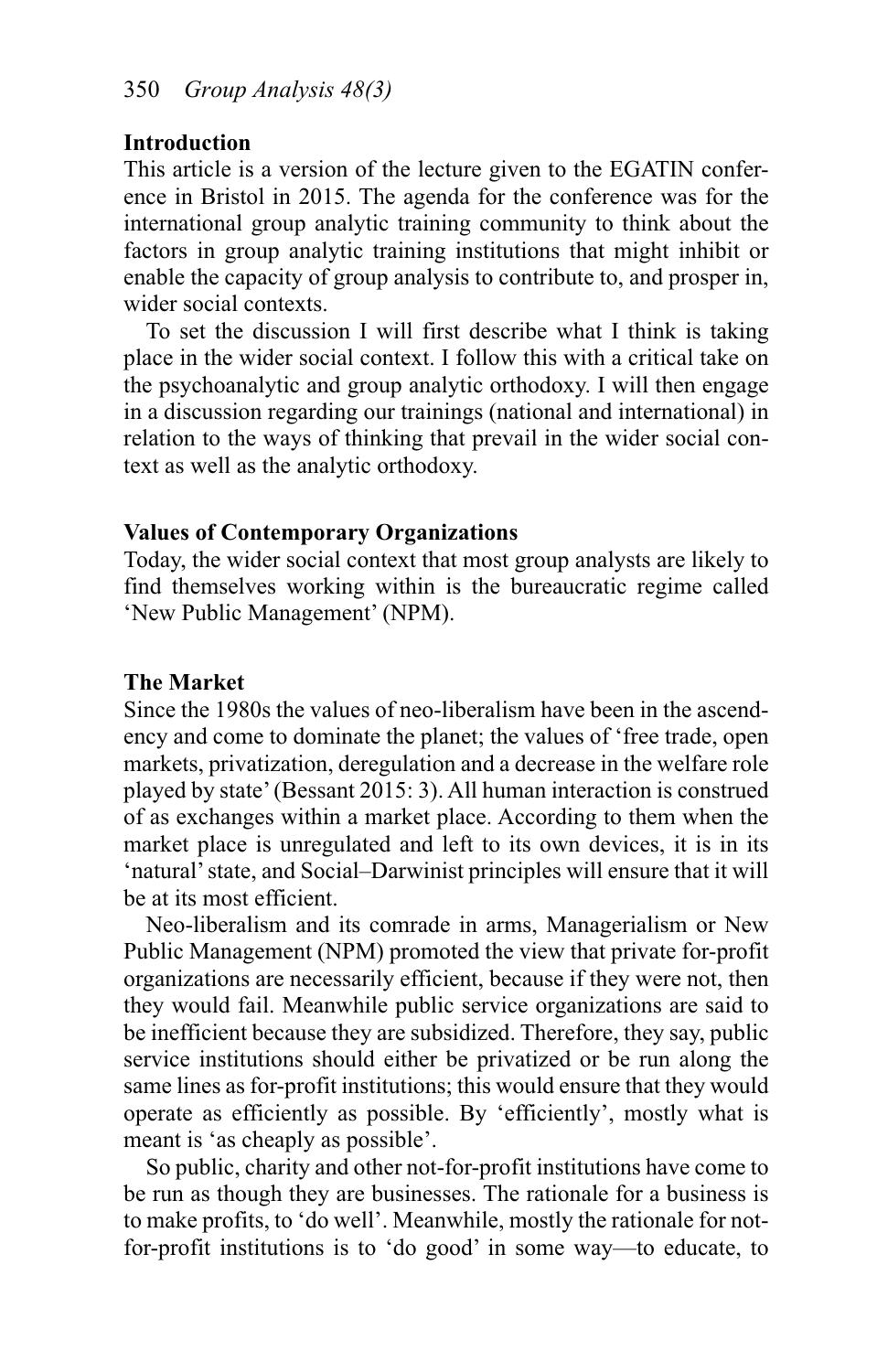care, and so on. NPM not only claims that both are possible, but that business principles will ensure that for a given amount of money, the amount of good will be maximized (Frederickson, 1999).

In the tension between doing good and doing well, money is given the final say. The final arbiter becomes not whether something is worth doing, but whether it will make money, or at the very least, not lose money. The phrase 'business model' has become ubiquitous.

In the publishing industry for example, (as I know to my cost) although the senior editor of a book publisher might like a book sufficiently to wish to publish it, the ultimate decision as to whether or not to publish is taken by the accountancy department—the people who hold the purse strings.

A similar thing is taking place in our universities. Courses that make profit and draw in high fee-paying foreign students are fostered, whilst other courses, even though they might be worthwhile and prestigious in their own right, are closed down because they are deemed 'inefficient' (Times Higher Education, 2001). Good researchers are regularly sacked because of not bringing in sufficient funding. Most telling is the fact that the in the UK, the last Labour government shifted responsibility for higher education to *The Department for Business, Innovation and Skills* (Bessant et al., 2015: 7). What is most noteworthy about this change is the fact that the name of this department makes no reference whatsoever to 'university' or even 'education' for that matter. The primary function of the university then has become to make money rather than educate, and the function of the education is to serve business.

At a smaller level, the equivalent shift in the voluntary and charity sector is that it is 'the treasurer' who very often ends up having the final say on whether or not a project will be pursued. Money trumps all.

A further characteristic of this way of thinking, is a preoccupation with *appearance*—marketing to the market. Often much more money and energy is spent developing and promoting an appealing image of company (the 'brand'), rather than on the work itself. For example, 'A quarter of the pharmaceutical industry's revenue is spent on marketing, twice as much as it does on research and development' (Goldacre, 2012: Kindle Loc. 4691).

#### **Rationalism, Universality, Individualism**

Managerialism believes that the principles and skills of management are transferable from one sector to another, whatever its function, be it a hospital, supermarket, local authority, university, or even a group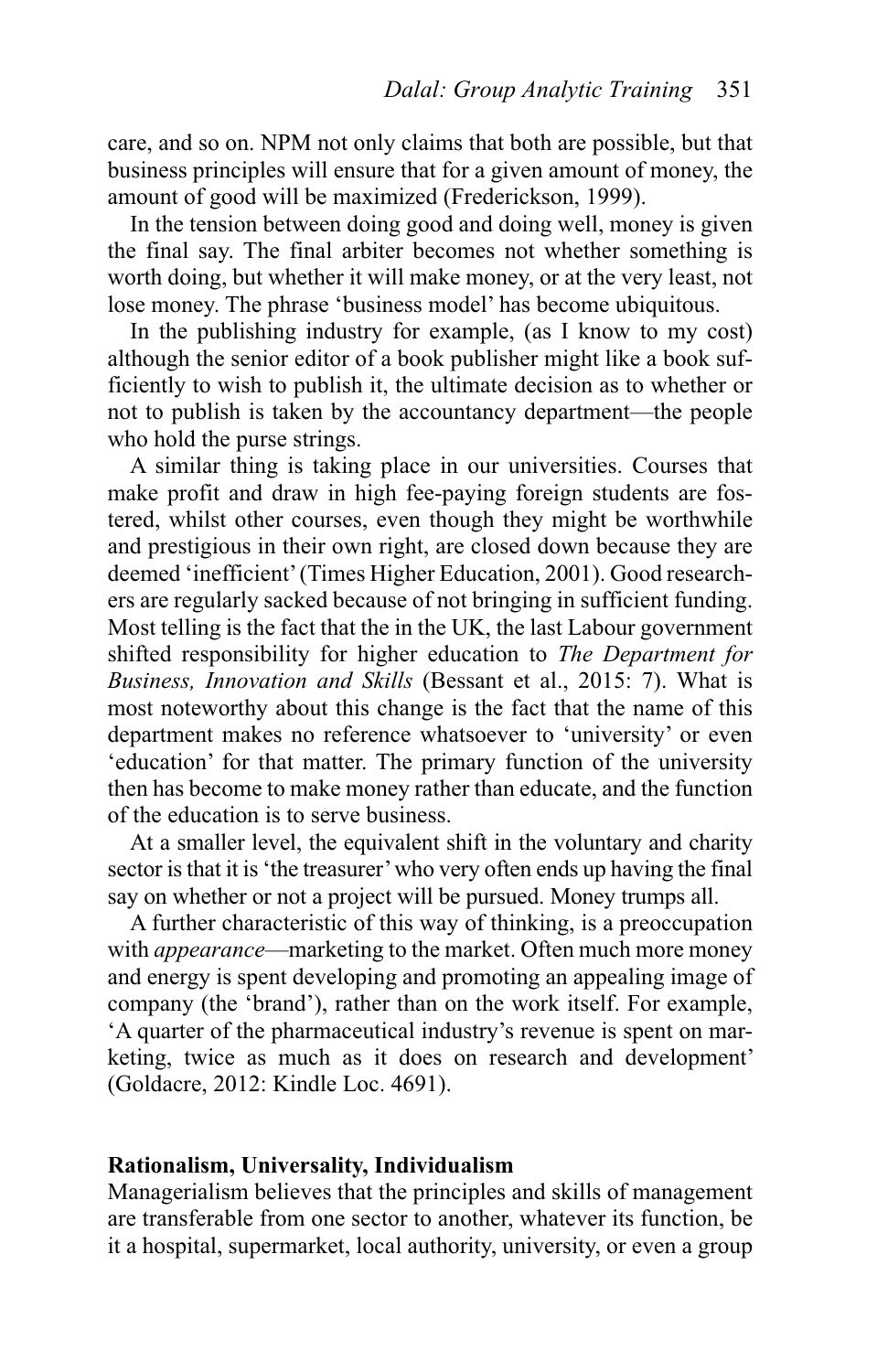analytic training. Increasingly it is the case that managers are unlikely to have worked in the sector that they manage. Increasingly not-forprofit institutions are following in the footsteps of for-profit companies and instating CEOs to lead and oversee their organizations.

The modern MBA and NPM conception of the CEO is that of the CEO-as-visionary, CEO-as-heroic-individual (Binney, Wilke and Williams, 2012). To this individualistic way of thinking, there are leaders and there are followers. In this way managerialist rationality fosters the split between mind and body. The higher-ups think, and the lower-downs do. The higher echelons formulate policy, and the lower echelons implement it— 'theirs is not to reason why'. If they do dare to reason why, then this mostly treated as an act of insubordination and they become subject to disciplinary action.

The belief systems of managerialism are technologist and rationalist. Decision-making is bureaucratized, as are relations between persons within the organization. Institutions try to control and fix the future by drawing up strategic plans, five year plans, and the like. On these matters Eisenhower is reputed to have said 'In preparing for battle I have always found that plans are useless, but planning is indispensable'.

In other words, it is important to plan whilst looking five years ahead. But all this plan will do is to provide a rationale for the very next step. Because a moment later, the social context will have changed in some unpredictable way not anticipated by the creators of the strategic plan; therefore it is no longer possible to take the second step as previously envisaged *in the way that it was envisaged*. The future is emergent and so what it requires is continual improvisation (Burger, 2008).

## **HR: Communication and Control**

We now come to a curious contradiction. When it comes to the 'market-place', the neo-liberals want it unfettered by regulations so that companies are free to trade in whatever way they choose to. But inside the companies themselves, the culture is the opposite: it is *highly* regulated and controlled. Why this should be so, makes total sense within managerialist reasoning.

Much of the focus of New Public Managers is to ensure that employees are doing what they have been told to do, in the way that they have been told to do it. To this end managers create reams of protocols and procedures to monitor and control their employees. In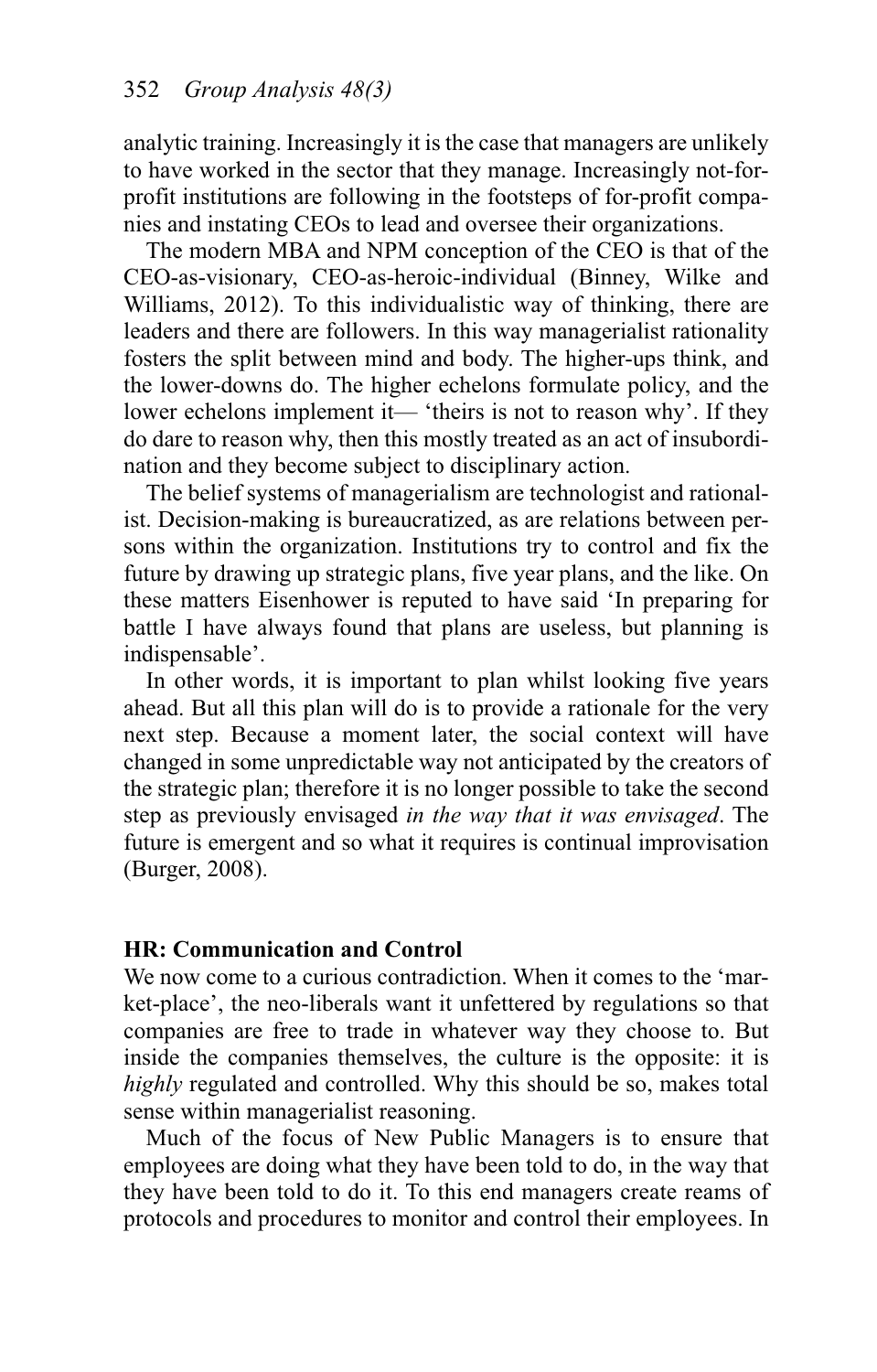pursuit of this end some end up micro-managing the workforce giving them targets, checking performance in relation to the targets, and adjusting rewards accordingly. Employees are required to spend more and more time accounting to their masters, leaving less and less time for the actual work, increasing the chances of stress related illness and consequent absenteeism. The NPM way of dealing with this is to require the employee to account for their illness too. Paradoxically, this way of trying to enhance efficiency, actually produces inefficiency. The situation will be familiar to many working in the UK today.

To this mentality, employees are means to ends, *resources* rather than persons. Resources are likely to be *managed* rather than *related to*. In its initial conception Human *Resource* (HR) Department acted in the interests of employees. But today the Head of HR sits in the boardroom as one of the Senior Management Team, which is where their allegiance has come to lie.

Communication protocols and procedures drawn up by HR departments are couched in the rhetoric of democracy, of inclusivity, consulting the 'stakeholders', etc. But as many will attest, the reality is that these protocols are a way of controlling communication, so that unwelcome contributions atrophy on the side lines. Clement Atlee is reputed to have said: 'Democracy means government by discussion, but it is only effective if you can stop people talking'.

In many institutions, this is exactly how communication protocols function: they are designed to *stop people talking*. Procedures decree that the first and only person an employee should communicate their concerns to is their line manager. To communicate via any other channel is to break the rules and be open to disciplinary action. In this chain of command, the CEO and other managers sit between the 'shop floor' and the trustees. In 2013, in one organization that is familiar to me, the CEO and other managers used this structure to filter out information and kept the trustees ignorant of the institutional difficulties, until they stumbled across it accidently.

All this has come about because of a seismic shift that has taken place in organizational life in the power-relations between bureaucrats and professionals. Bureaucrats, whose task it had previously been to support the professionals in their role, have become masters, dictating to the professionals what they should be doing and how they should be doing it (Weber, 2009). But as we have already noted, managers, policy makers and auditors often have little or no knowledge of the field that they are managing.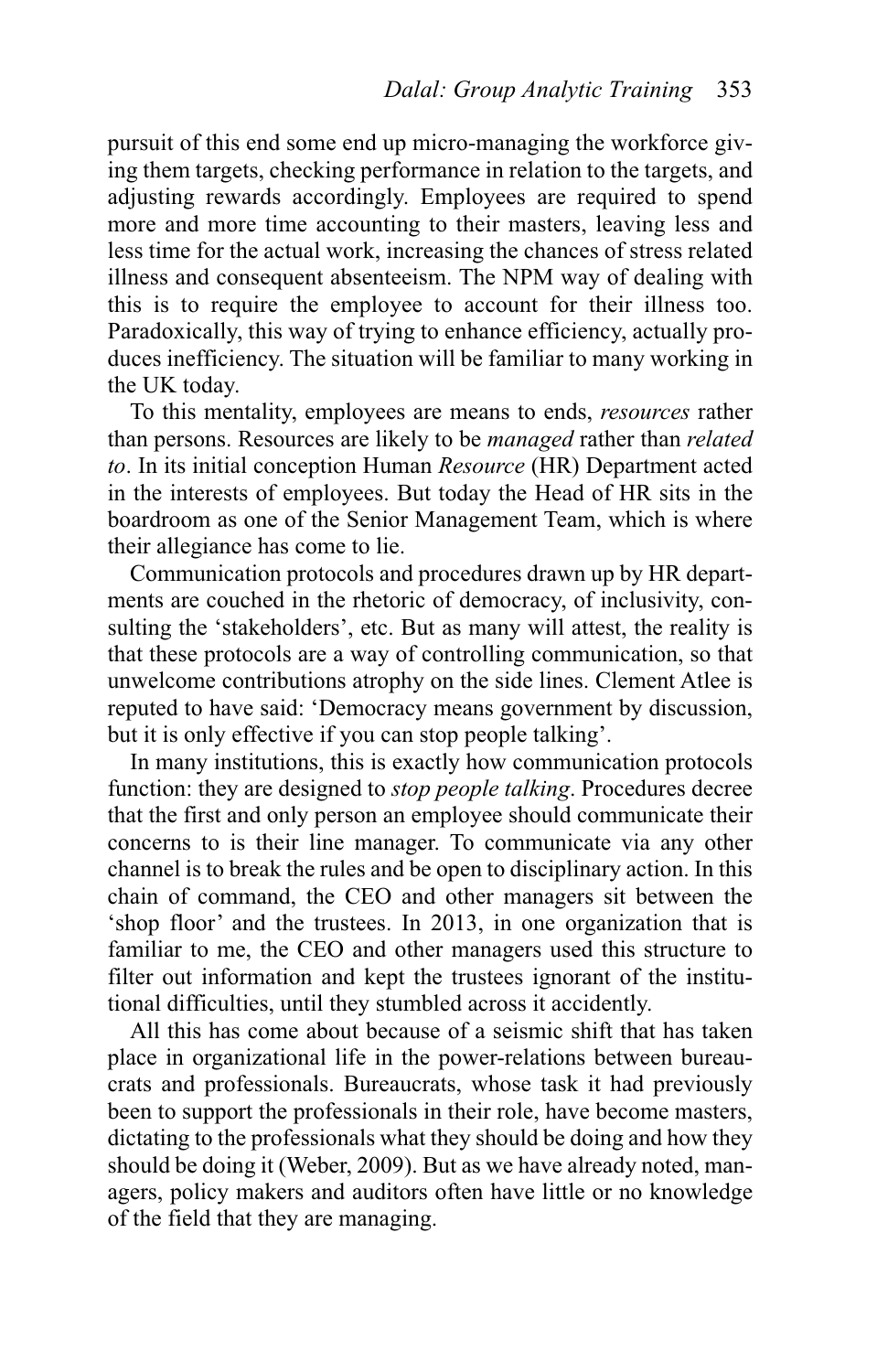In these ways, it becomes apparent that within NPM discourse the phrase 'to manage' is in fact code for 'to control', 'to intimidate', and 'to police'.

## **Customer Services and Customer Control**

In line with the market mentality of NPM in which all interactions are construed of as monetary exchanges in the market place, those that the institution serves are redefined as 'customers' who are 'paying for a service' rather than as trainees, students, passengers, citizens, or patients or whatever.

But in a similar way to HR, 'Customer Services' allegiance is not to the customer, but to the institution. As many readers will attest, the function of Customer Services has become the means of buffering the institution from the customer, by embroiling them in long-winded opaque complaint process.

In sum: NPM uses a number of auditing, monitoring and surveillance tools to control and intimidate the workforce, customer services to enmesh the customer; it uses procedures and protocols that shield senior managers and make them inaccessible to others in the organization; and it uses the rationale of profits as the final arbiter of its decision making processes.

The NPM mind set is highly technologist, rationalist, bureaucratic and for our purposes, singularly *non-relational*.

#### **Values of Group Analysis**

What are the values of group analysis? As soon as we try to answer this, we are immediately faced with the fact that there is no consensus within our community. Some value this diversity, and think of group analysis as a 'broad church'. Meanwhile, others think this diversity problematic, and seek to *standardize* group analytic trainings. The standardization process is necessarily a conflictual political process, even though it is likely to portray itself as a neutral 'scientific' process dealing with 'best practice'. But the move to standardization, begs several questions: *Should* trainings be standardized? Whose interests will it serve? I will return to these questions in the last part of the article.

In my view one source for the range of group analytic values is to be found in the relationship of group analysis to psychoanalysis. This I have previously characterized as the distinction between Radical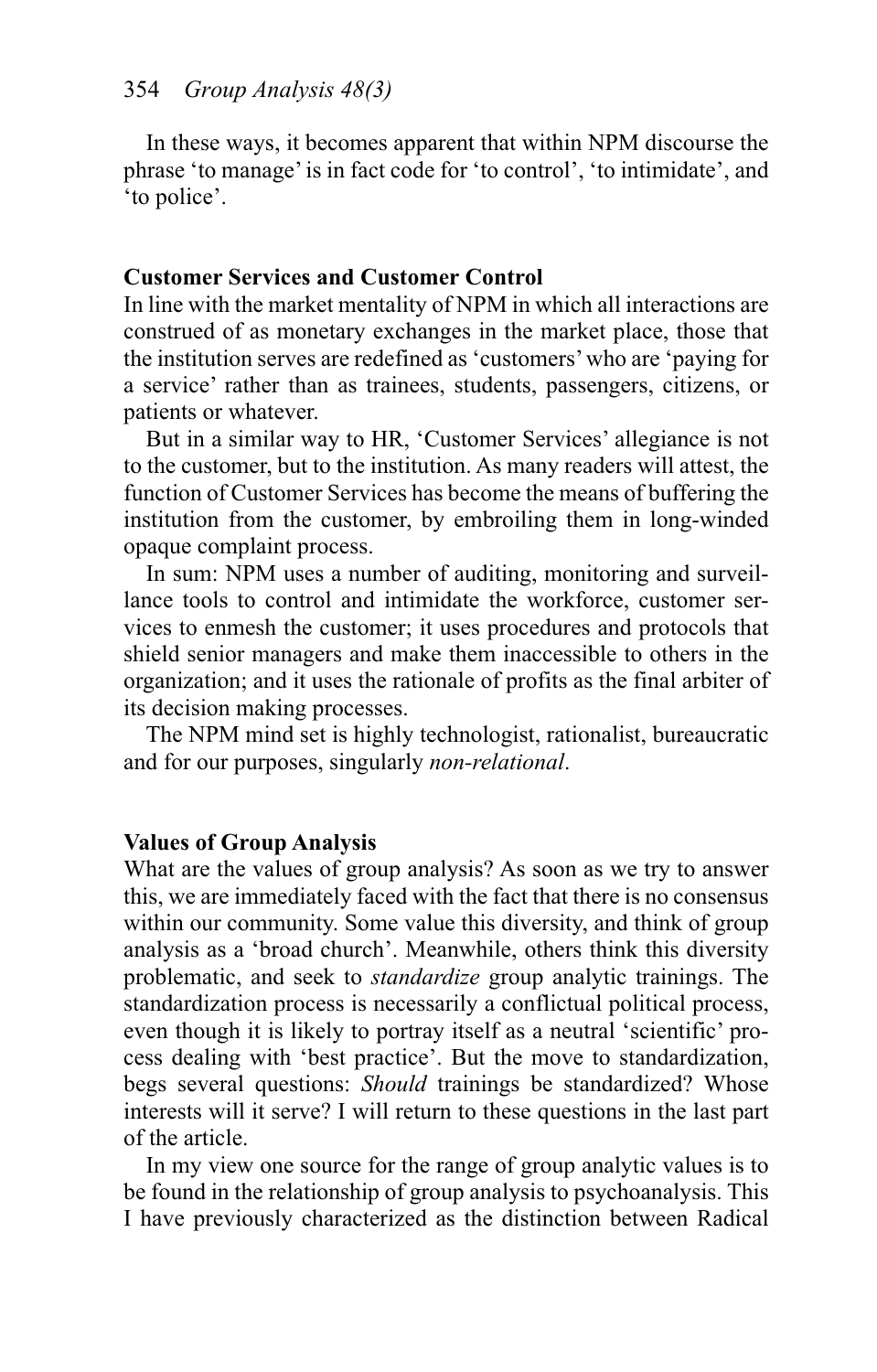Foulkes and Orthodox Foulkes (Dalal, 1998). In what follows I focus primarily on the Orthodox frame, as in my view, many of the conventions within our trainings proceed from this way of thinking.

## **Values of the Orthodox/Classical Analyst**

The stance of the classical psychoanalyst—a stance that many a group analyst emulates—is that of the old fashioned scientist: the detached objective observer of clinical phenomena. Unlike patients who are caught up in the transference and are immersed in fantasy/ phantasy, the analyst is thought to be able to get a hold of what is really going on.

## **Authority and Abstinence**

The analyst's impassivity, remoteness and reticence are said to be in the service of drawing out the patient's transferences and projections. Not only is authority located in the analyst, it is the task of the analyst to hold on to it. About 10 years ago, I was rebuked by my psychoanalytic supervisor for asking a patient a question. He thought this to be a mistake on several counts—for one he thought that I was reneging on the authority and responsibility invested in me in my role; second, it assumed that there was someone grown up enough within the patient capable of giving a reasonable answer; and third, that in asking the question I was getting unhelpfully involved in something collusive with the patient—*and promoting the pretence that this was a collaborative activity*. To this world view the imperviousness and opaqueness of the analyst is a virtue. At the heart of this attitude is the rule of abstinence. It is a very powerful injunction. For the classicist this does not just mean that the analyst is required to abstain from sexual relationships, but *from participating in a relationship per se*. To this end the analyst does their utmost not to reveal their responses, because to respond would be to participate. I see many a group analyst practising in this way.

Our trainings teach us to sit back, to be detached, to say little, to not interfere, to reflect and to interpret. In effect it is a training in the arts of observation and non-involvement. This stance promotes the inactivity of the analyst as a virtue. The analyst is trained not to *do* anything, but to think and talk about it. Activity and action on the part of the patient or analyst is often characterized as 'acting out', something to be curtailed and contained by interpretation.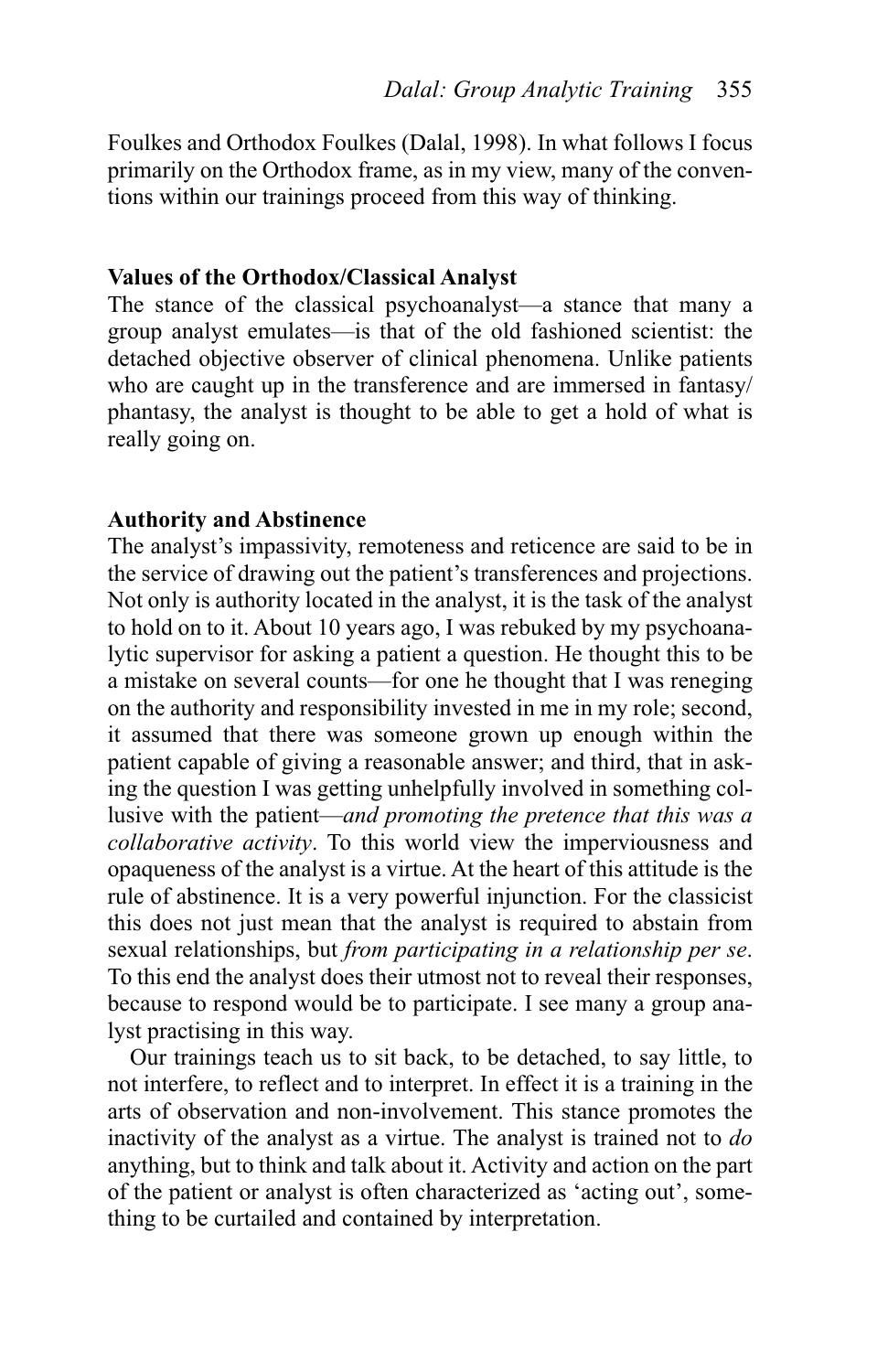Further, trainees are taught to think of all references to the social world, to the group analyst, as well as to dynamics between group members, as manifestations of the transference reflecting dynamics within the internal psychological world. This then leads to an attitude that steadfastly looks away from the external social world and into the internal psychological world.

In sum, the classical method venerates thought and denigrates action; in this spirit it does not promote engagement with the social context, rather it conceives of one's experience of it as due to projections from one's internal psychological world. This does not bode well for the project of engaging with the problematics within the social context.

## **Object Relations**

The fact that many practitioners who would ally themselves with the classical attitude would characterize their theoretical and clinical stance as 'object relational' is to me both ironic as well as revealing. The relationship in the classical encounter is a one-way street—the patient relates to the analyst, while the analyst somehow stands outside the relationship and interprets it. Feelings arising in the analyst are construed of as counter-transference, by which it is meant that the feelings are not those of the analyst rather they are being provoked and caused by the patient's projections. The analyst is the register and observer of the patient. In this sense the patient is an object to the analyst—a thing to be observed and analysed. Meanwhile the fact that the analyst does their utmost not to give anything away about themselves to the patient, means that they too are a kind of object for the patient not a person—thus, *object*-relations, rather than *person*-relations.

#### **Enigma and Mystery**

One consequence of the distanced stance of the analyst, is that it generates an air of mystery around them. About five years ago an individual described her experience of her first large group on an introductory course at the IGA in London: at the appointed hour the group analysts swept into the room, looking at no one, they silently took their seats. She said that for her they seemed to be like Jedi warriors, cloaked in an invisible aura of mysterious knowledge. Of course you might now interpret her response as an idealized transference.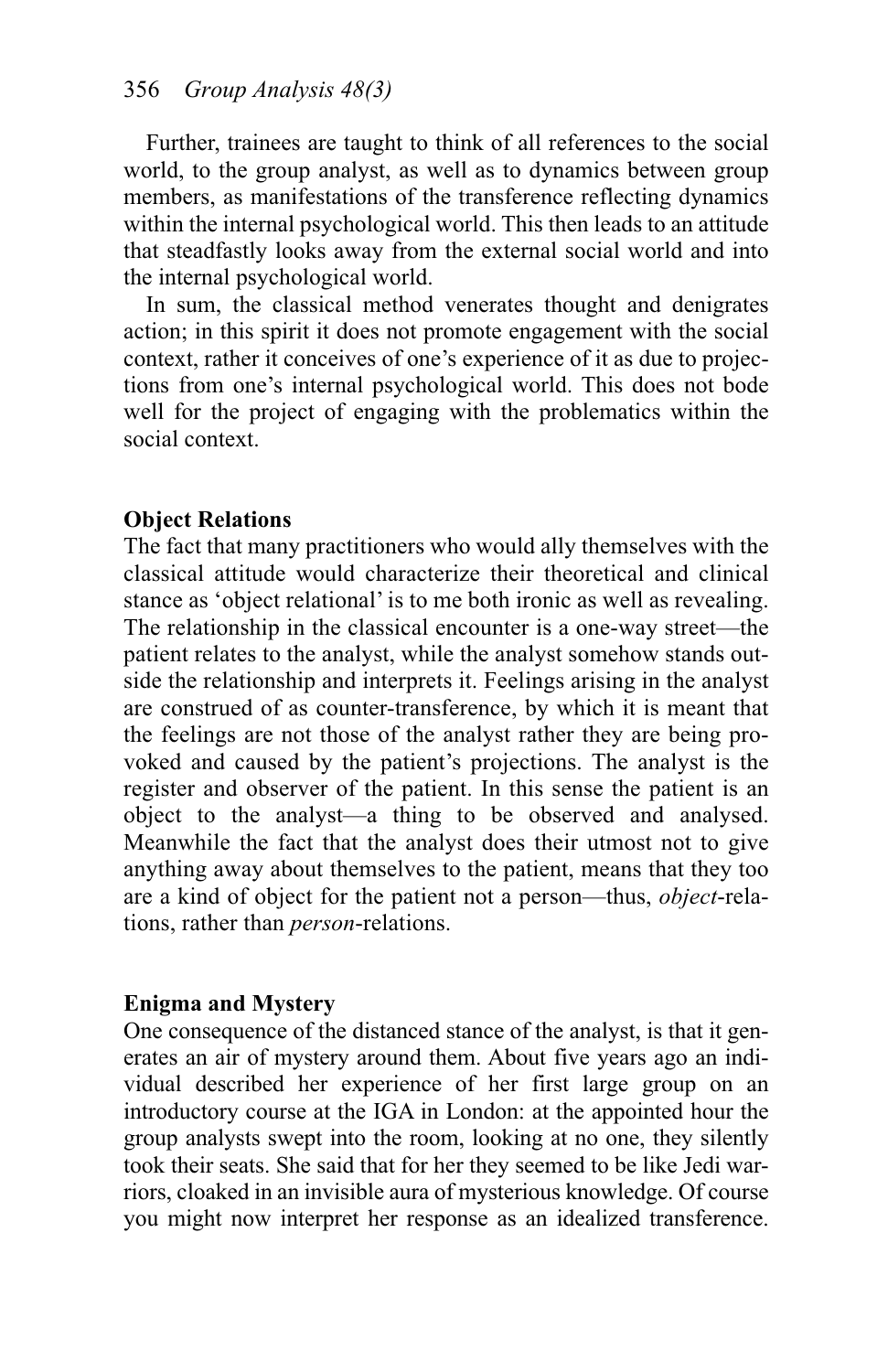Whatever truth there might be to this, it leaves out the sheer theatricality of the situation, which is designed to evoke a sense that something portentous has just taken place. The mystique around the enigmatic unresponsive group analyst is bound to create (amongst other things) an air of deference around and towards them.

Anyhow, this form of practice generates a conception that the analyst is some kind of superior being residing in a higher realm, beyond the ken of ordinary mortals. All of this generates a situation that is authoritarian and hierarchical, with lesser beings looking up in awe and reverence at higher beings.

#### **The Values of Group Analytic Trainings**

I will now look at group analytic trainings and compare and contrast them with the classical psychoanalytic ethos as well as the New Managerialist ethos. I ask: in what ways do group analytic trainings reproduce the ethos of each, and in what ways do they challenge them and produce meaningful alternatives?

#### **Caveats**

I need to make some caveats before I begin.

First, what follows is not a critique of *persons* who serve on our committees, and who take on onerous responsibilities without financial remuneration. I also know that things look very different when one is actually 'in government' from the easy claims made when one has no responsibilities.

Second, to question NPM's understanding of 'efficiency', is not to suggest that our committees should not concern themselves with the financial viability of our institutions, which would amount to negligence. Similarly, to question particular *versions* of analytic practice, for example the idea of 'boundaries', is not to imply that these elements should be dispensed with.

Third, I speak from by *my experiences* of participating in trainings, as trainee (late 1980s) and since that time as teacher, as supervisor and as committee member. My primary experiences have been with the IGA, London, but also with each of the other trainings in the UK, as well as several on mainland Europe. Importantly, my claims are also informed by my participation in large and small groups at conferences over the years, which give a window onto the on-going norms of practice within our profession. *My* subjective experiences,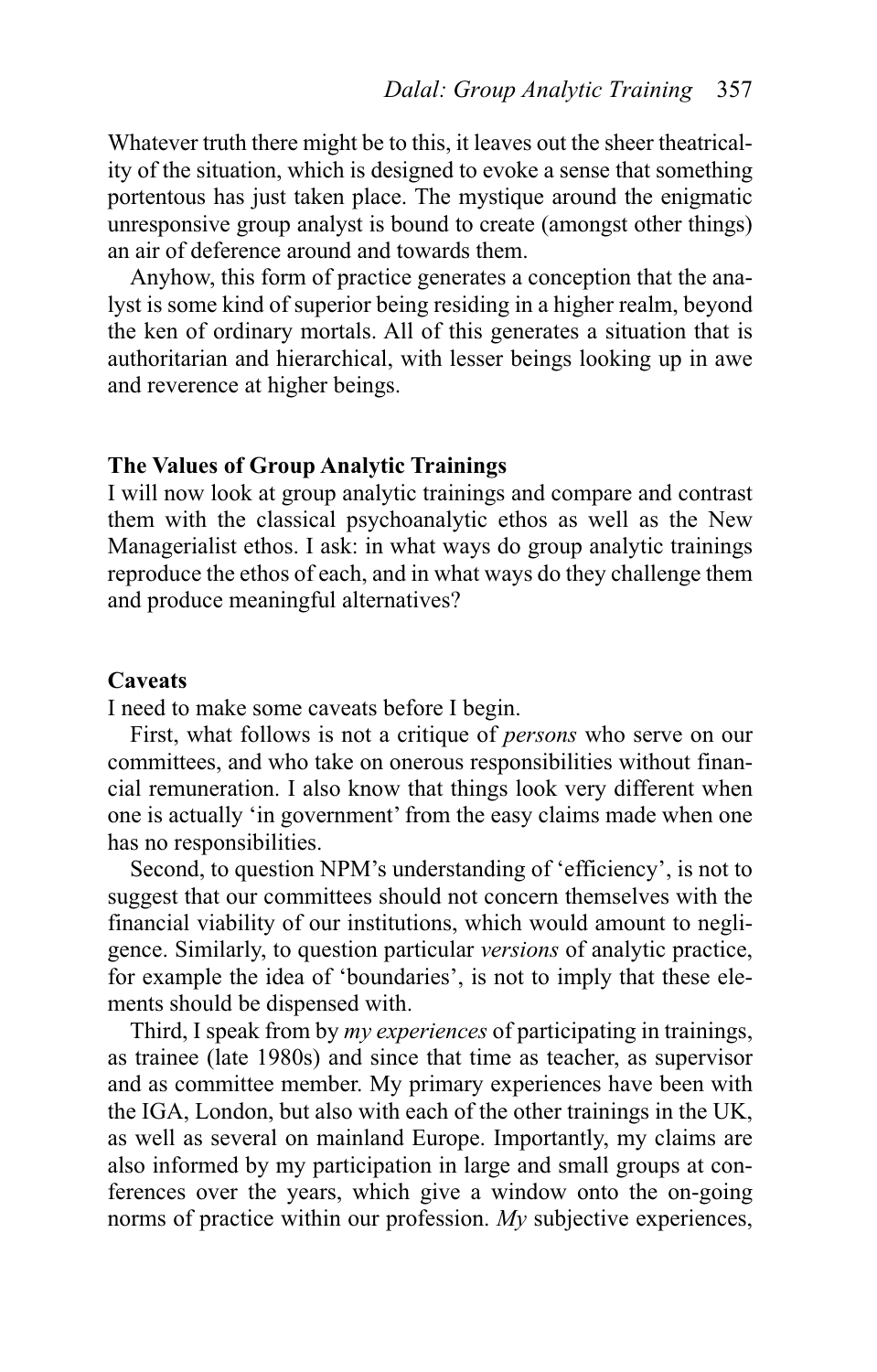particular and partial as they are, constitute the 'data' on which I base my claims (Stolorow and Atwood, 2002). This way of proceeding accords with *my* group analytic values, which are in conflict with those who conceive of group analysis as a scientific activity that in principle is capable of producing an objective evidence-base.

In what follows keep three questions in mind:

1. How does the training institution organize its bureaucratic structures, and what are the rationales for doing it and that particular way?

2. What is the ethos of the training's relationship to its trainees, and how does it deal with them?

3. How do the various committees of the institution speak to and deal with its Membership?

#### **The Bureaucracy**

The first thing that strikes me is the fact that in the last five years or so the IGA in London appointed a lawyer to be its Executive Director (ED). Until a year or so ago, so too was the person who generously volunteered to be Chair of the Ethics Committee. But as far as I know neither of them had had much to do with psychotherapy or group analysis prior to taking on their roles.

Is the fact that the IGA London has created a new salaried position of Executive Director, compounded by the fact that the ED had no previous experience of our day to day work, a clue that it is slowly buying into the public management mentality?

I have not been party to the discussions that led to the decision to create this position, so I speculate; and I confess that my speculations are founded in total ignorance rather than knowledge about the actual discussions that took place. One rationale for the appointment might have to do with the fact that the rules of the Charity Commission prohibit the institution paying members of the Board of Trustees for their time spent taking care of us. But the rules do allow a person from outside the institution to be employed to share this burden. Whilst this strategy does make rational sense, is it also a part of a progressive drift within the IGA towards corporatization?

It is also the case that between a half to two thirds of committee members of the UK trainings, have (or have had) substantial 'dayjobs' as senior managers in the public sector, where they are obliged to practise according to the principles of managerialism. Having been steeped in that discourse, this way of thinking is bound to have become normative for many of them. Could it be then, that they are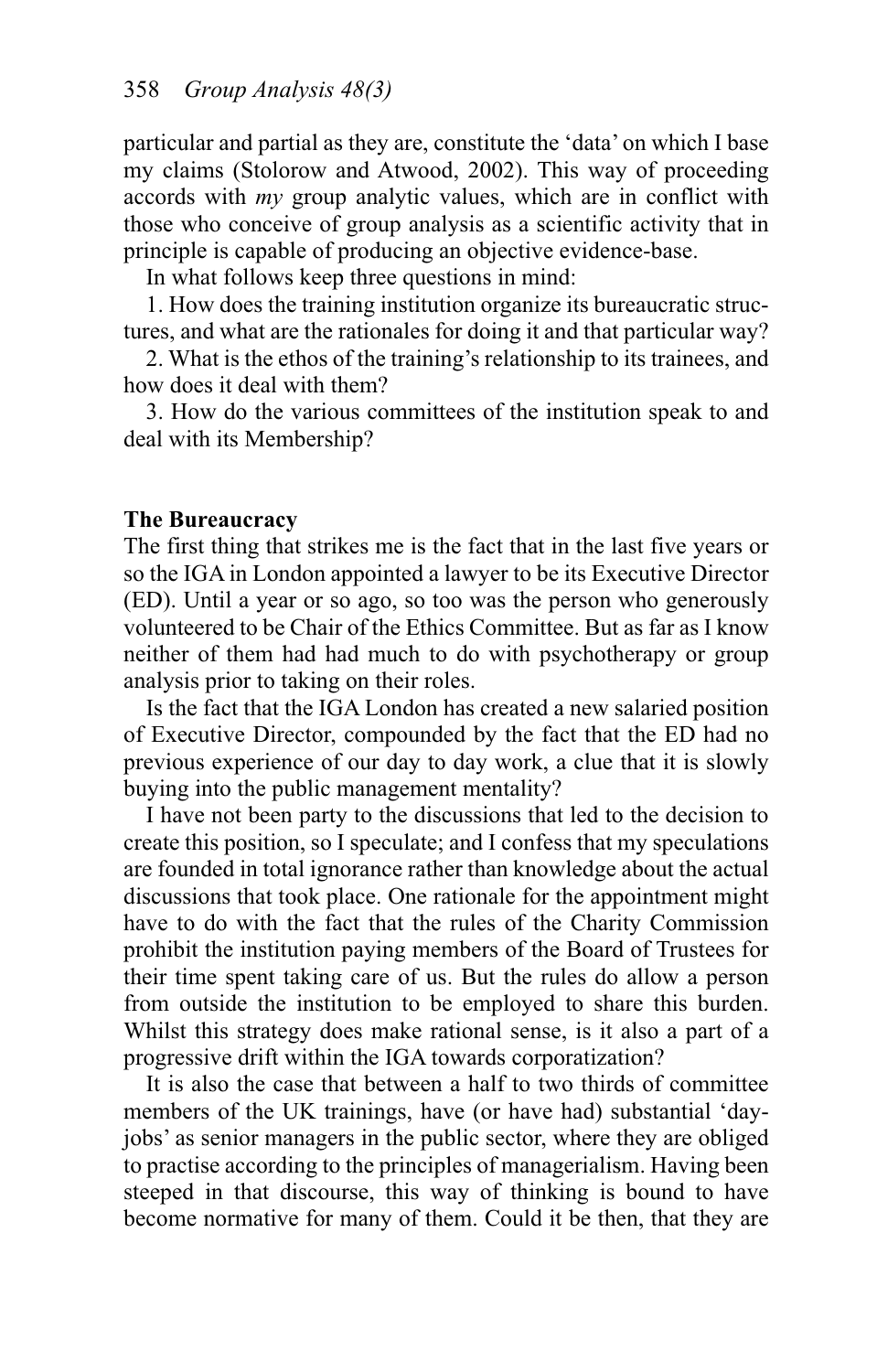importing and replicating this (in my view, pernicious) ideology in our institutions, as they have come to believe that this is how good organizations are run?

I come to think that this might well be the case to some degree. For example I now discover that the language of managerialism has already found its way into the IGA London, and been established there for some time. 'Convenors' of courses are now called 'Directors'. They in turn are now required to report to their 'Managers', whereas they previously reported to the relevant committee.

It is worth pausing a moment to think about the significance of this change in nomenclature and the meaning of the words 'manager' and 'director'. What both these terms do is to undermine the prospect of collegiate reciprocity in the interactions between fellow professionals. The very notion of manager or director rigidifies a 'top-down' hierarchy and creates an asymmetry in the communicational process. The manager/director (A) tells (B). In this way (B) becomes the instrument of (A), *and so is instrumentalized*. This top-down form of communication is to be contrasted with conversation between fellow professionals in the spirit of collegiate reciprocity. For me this sort of managerialist bureaucratization of our training institutions is deeply troubling, and runs counter to the spirit of Foulkesian group analysis. For one thing, accountability in managerialism is to policies and procedures rather than to persons—be they colleagues or clients.

## **Standards and Standardization**

I want to say one other thing about bureaucracies. Bureaucrats like order and consistency; it makes their lives easier. They create procedures to simplify things by ironing out eccentricities and differences. In part, I think that it is this that lies behind the drive to standardize trainings and make them alike by requiring them to be like each other.

On this last point, the distinction between standards and standardization, should be kept in mind. I think that it is important that umbrella bodies like EGATIN and the UKCP create standards. However,

Standards . . . should refer to criteria of competence; . . . . [not just] a simple set of criteria for training, formulated primarily by 'bean counting' numbers of hours. (Kernberg, 2012: 707)

Standardization meanwhile would impose the same syllabus across all trainings; it would also determine the teaching methodology as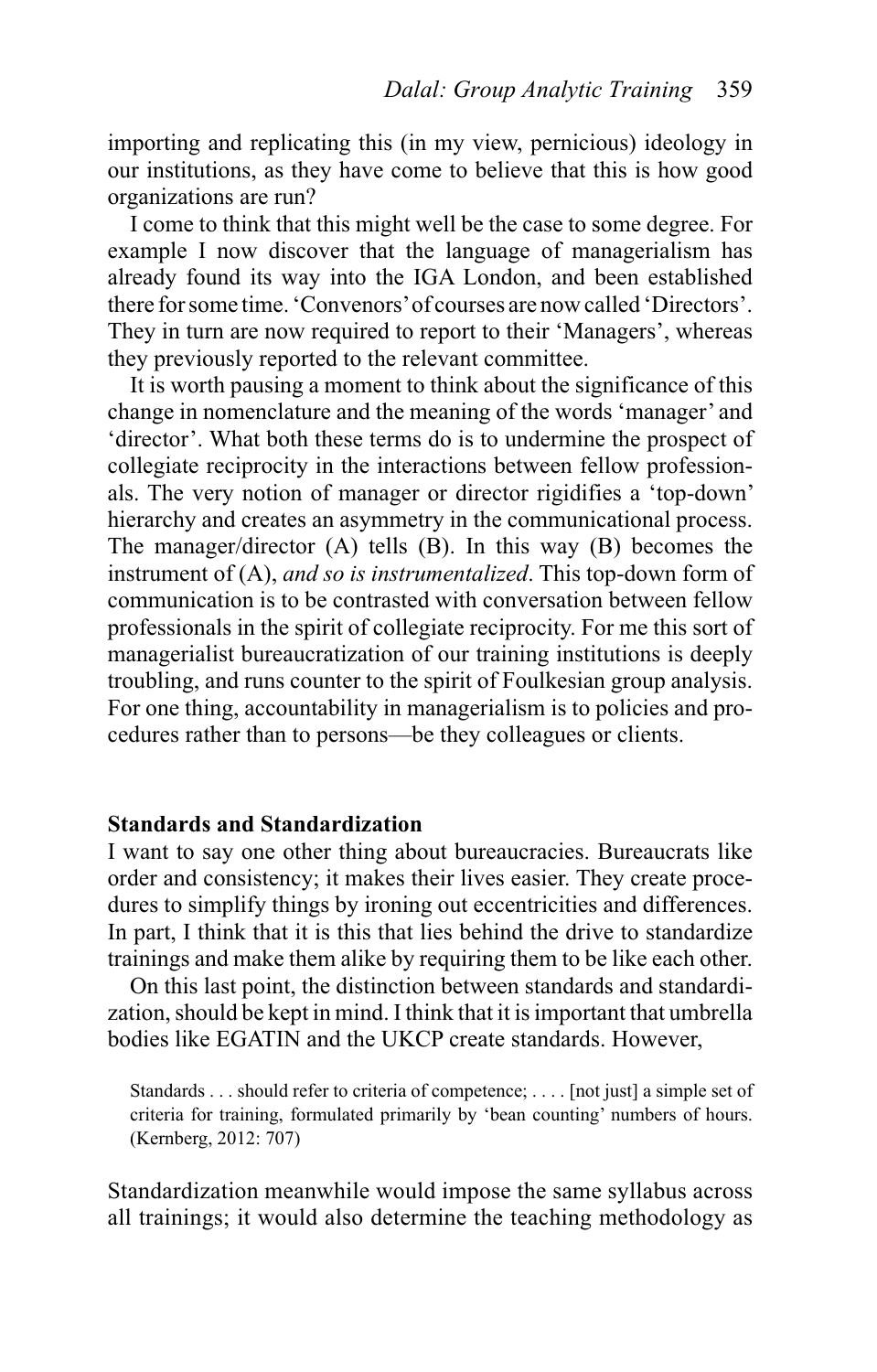well as the sorts of principles and philosophy to be inculcated (Tjelta, 2012).

For example here in the UK training institutions have formal regulations that not only *require* therapists to remain in supervision for the duration of their career, they also stipulate the minimum number of hours a year of supervision that they should have. Not to do so is considered to be unprofessional, arrogant, and a serious breach of the Code of Ethics. Meanwhile, the *German Society of Group Analysis and Group Psychotherapy* has no such formal *requirement* of its members. Presumably, although they have no *requirement*, they have an *expectation* that their therapists are sufficiently well trained and trustworthy enough to gauge their supervisory needs as and when necessary.

These are very different philosophies. The UK seems to be heading down the road of increasing rules and regulations, which fits the defensive and controlling ethos of NPM. Standardization would entail the imposition of one set of values on both nations. Personally, in this instance, I would favour the German way of doing things.

#### **Ethics**

Another element to be thought of is the way that the training institution handles complaints about its members. The NPM norm is to handle these through a series of previously established bureaucratic procedures, as this is thought to make the process objective. The person complained about is often immediately suspended, told that they are not to contact their colleagues, and not informed about the nature of the complaint. Those charged with the investigation conduct their investigation locked away in an office looking at the written evidence. These procedures are literally mindless *because they have been manualized*; they are the opposite of relational.

The IGA London has since changed its procedures, but about two years ago, it came to light that the committee charged with examining these issues, dealt with a complaint about a member in a very similar way. The first that the member came to know about anything was on receiving through the post a summary of the list of accusations. The entire 'investigation' that followed, took place behind closed doors. At no time did the committee try to talk to the member. In my view, perverse versions of neutrality and objectivity created defensive communication protocols that were *anti-*relational, dictating that *all* communication was to be through letter, not email, not phone, not conversation. The process took three years. The member was absolved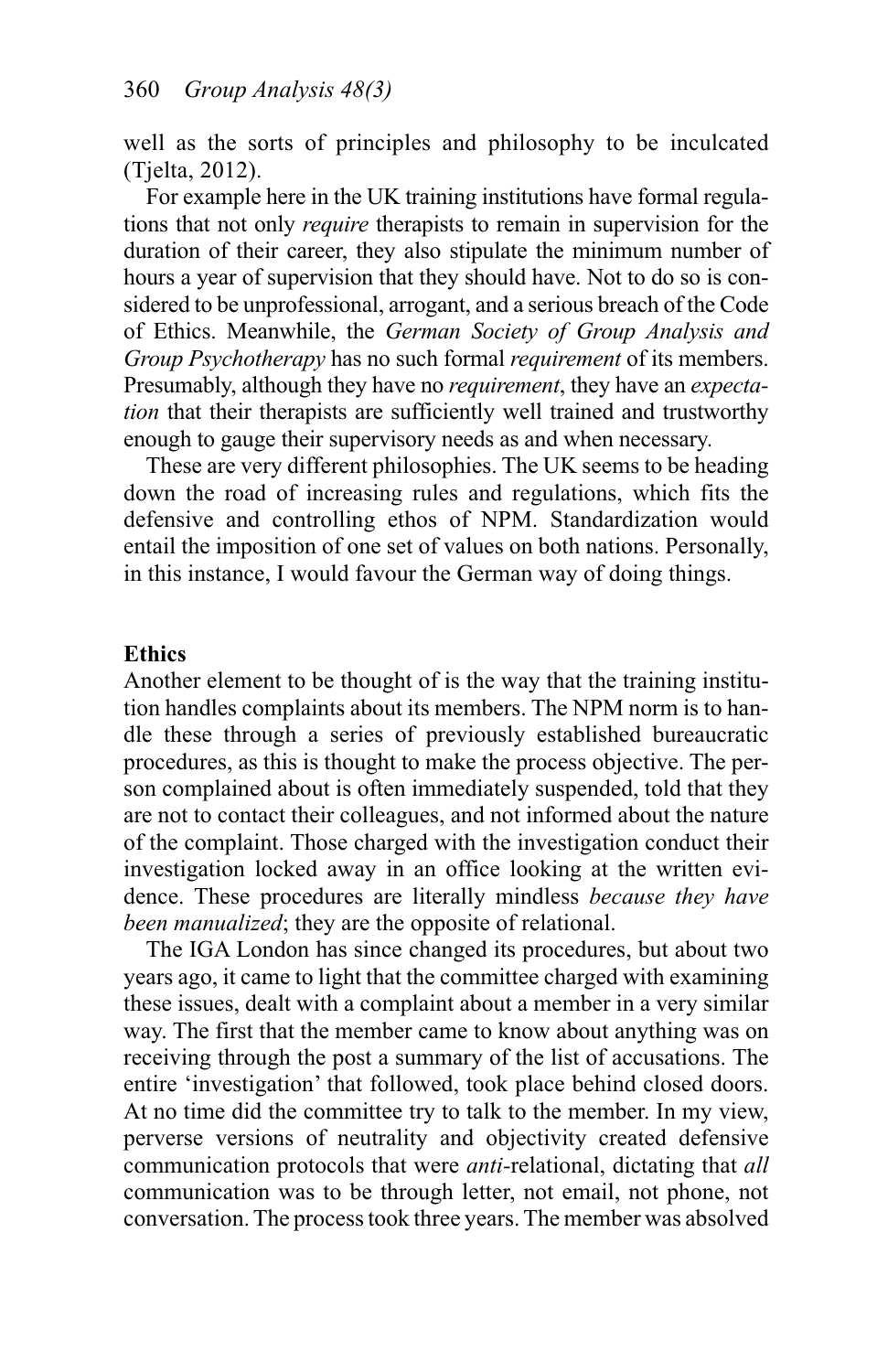of all charges, despite being treated as guilty until proved innocent over this time.

#### **Training and Trainees**

In its dealings with trainees and fellow members, many training institutions reproduce in the organizational setting, the opacity required of the classical analyst in the clinical setting. To this end the institution and its panels are often deliberately non-transparent in relation to its trainees, potential trainees and other kinds of interviewees.

An instance of a day-to-day informal version of detached nontransparency is as follows. About 15 years ago I ran experiential groups for trainees at a large and prestigious psychodynamic counselling training in west London. The culture was such that tutors and teachers would walk past trainees in corridors giving no sign of recognition or greeting. I presume that they were engaged in this bizarre behaviour because they thought it 'analytic', and thought that to acknowledge the student in the corridor would be 'boundary-breaking' in some mysterious way. I myself have experienced versions of this on a few occasions whilst a trainee at the IGA. This sort of attitude is designed to put the trainee in their place—a place which is somewhere down there. The situation is not that different today. Three persons *currently* in group analytic trainings (UK and Mainland Europe) report similar experiences (personal communications following the EGATIN lecture).

The opacity is particularly evident in some of the formal transactions of training institutions. I do not know how it is these days, but it certainly used to be the case that on the occasions that an applicant for a group analytic or psychoanalytic training was unsuccessful, the communication consisted of a bald statement saying simply that they were unsuccessful, and sometimes they would add that they could apply again at a later time. The institution conceived itself as being above giving explanations, because presumably they think like the classical analyst, that to do so is to dilute the purity of the analytic attitude in some way.

A couple of final points about the clinical aspects of the training: Our trainings privilege the internal psychological world over the social external world. So much so that a large part of the clinical aspect of the training is to learn how to interpret and understand references to the social world within the therapy as reflections of the internal world or the transference.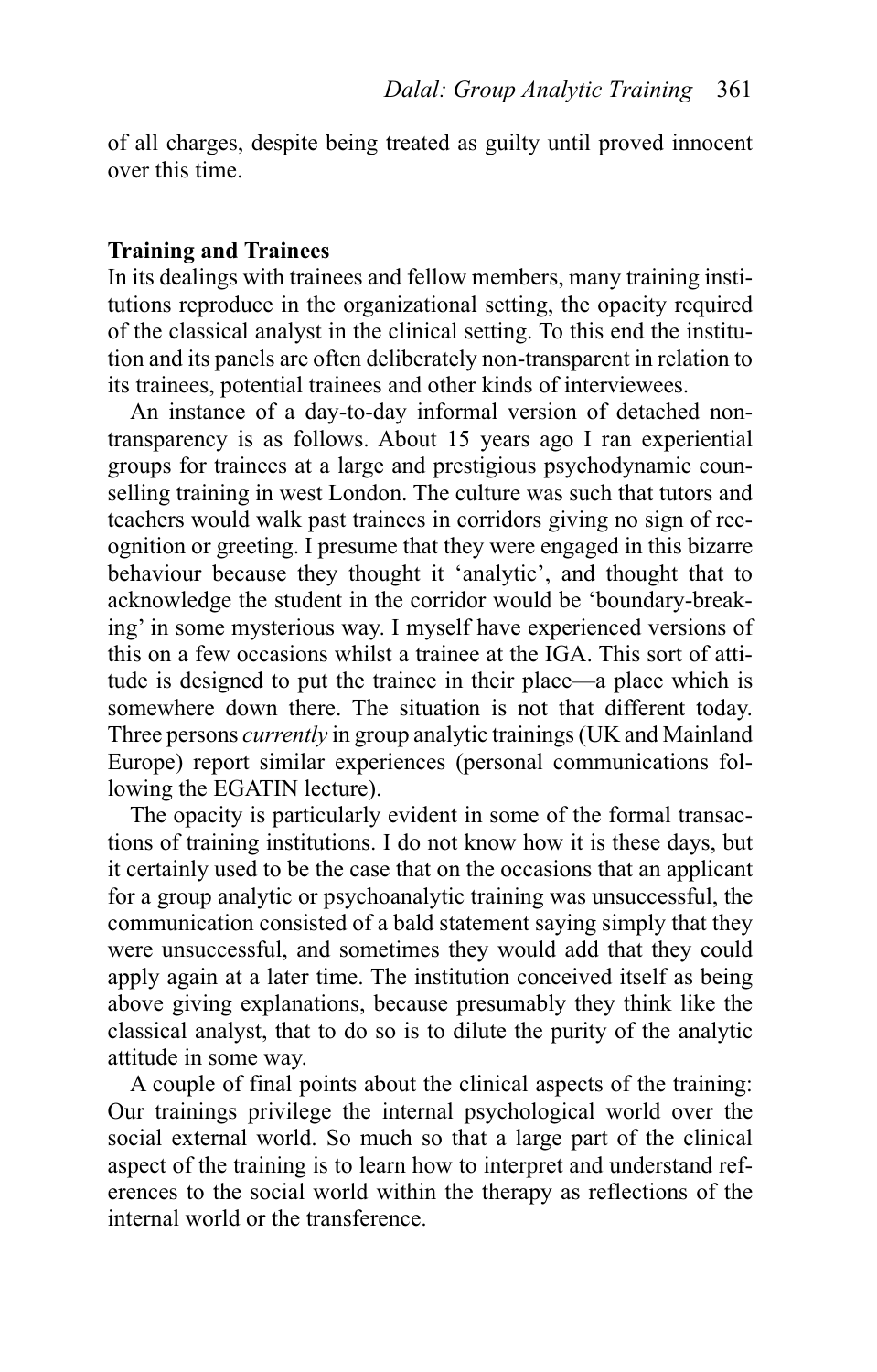#### 362 *Group Analysis 48(3)*

This methodology is likely to create professionals who might have a tendency to interpret people's experiences of existing oppressive social structures, as manifestations of projection, rather than take them at face value and challenge them.

#### **Boundaries**

Many colleagues and protocols utilize a peculiar understanding of 'boundaries', to rationalize and legitimate non-transparency and the detached attitude. To my mind on many an occasion these actions and non-actions are in fact self-protective, self-justifying and defensive.

For example, three or four years ago, I was part of a discussion at a regional group analytic training, regarding the subject of whether or not the training group analyst ought to report on trainees in groups to the training committee. It was a good discussion. But my suggestion that we might ask the trainees about their opinion on the matter, was greeted with gasps of horror by some, as they thought this would be a violation of boundaries. Further, in drawing in the trainees into the discussion, the institution would somehow be abdicating its authority. Here you can see the echo of my supervisor who had declared that one should not ask questions of patients. The often voiced rationale for not involving the trainees is that it will make them too anxious. To my mind this is yet another example of the training infantilizing trainees; as one colleague said: 'They won't be able to cope with this responsibility; we are protecting them'.

But many a group analyst believes that not only should they not ask questions, they should give no answer when asked a question. I base this claim on my repeated experiences of participating in large and small groups at conferences over the years. For example the large group conductors at *this* conference (EGATIN, Bristol 2015) only spoke in the third person in objectivist language, and interpreted attempts by participants to speak directly to them as attacks that vilified the conductors.

The convention would have it that to answer questions is a bad thing, as to answer is to enter a conversation. I am not of course suggesting that we adopt the opposite course, and *always* say something.

#### **Members**

A similar sort of theme is recognizable in reports of interviewees of their experiences with formal gatekeeping panels—which many have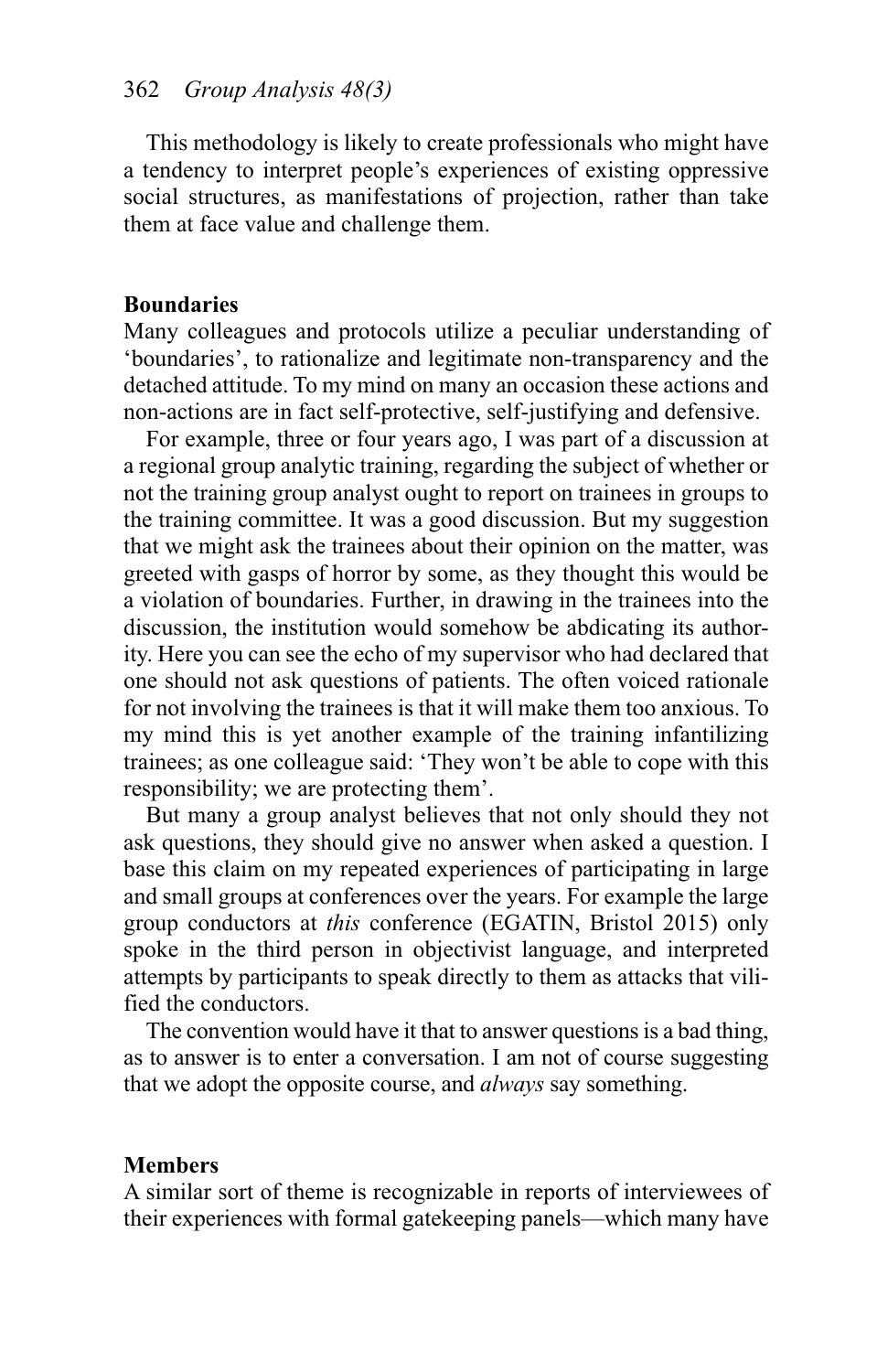described as not only as humiliating, but also as brutal and bruising. Some panels are run on collegiate lines that are inquiring yet relational. Others however are run on authoritarian lines and are not only inquisitorial, they tend to play a version of 'guess what's in my mind, and then speak to it'.

For example, the panel member asks a question of the interviewee; unsure what was being asked, the interviewee replies, 'that sounds interesting, but I don't quite follow it. What do you mean?'; the panellist responds: 'It's not for me to answer it, I want you to talk about it'. This by the way is a verbatim account of an actual exchange that took place in the last months (personal communication).

I recall that I myself had a similar experience (although it was not bruising) in my interview to be accepted on the IGAL training (1986). I was a school teacher at the time. I did not understand what a panel member was asking. I recall asking for clarification, but I did not understand that either. She said, never mind, and moved on. Later in the interview, I forget the details now, I suddenly realized that the panellist had been concerned to check how prone I would be (because I was a teacher) to educate and inform the patient during the therapy. I asked is this what you were asking? She said yes, and I responded in some way. This trivial experience has stayed with me for almost 30 years, because it is an exemplar of a practice that I think deeply unhelpful, and at times unethical. My guess is that in 'moving on' the panellist thought that I could not understand her because of some emotional resistance, or that in some way I was not ready to hear it, rather than the possibility that *her* communications were not clear. I do not know any of this for a fact, but it is possible that if we had *conversation* between adults rather than a question and answer session between the-one-who-knows and the one-who-has-to-showthat-they-know, we might have got there much earlier.

#### **Trust the Group**

Sometimes the rationale for being unresponsive and withholding, is that the inactivity of the conductor is in the service of 'trusting the group'. Last year I came to hear of a supervisor declare that the conductor should not say the thought that comes to their mind, and if the thought returns, still not say it. This is because to say it would rob the group of the opportunity to say it. I am sure that this is true some of the time, but not all of the time. The intention of this kind of withholding is allegedly enabling, but it often ends up being mystifying,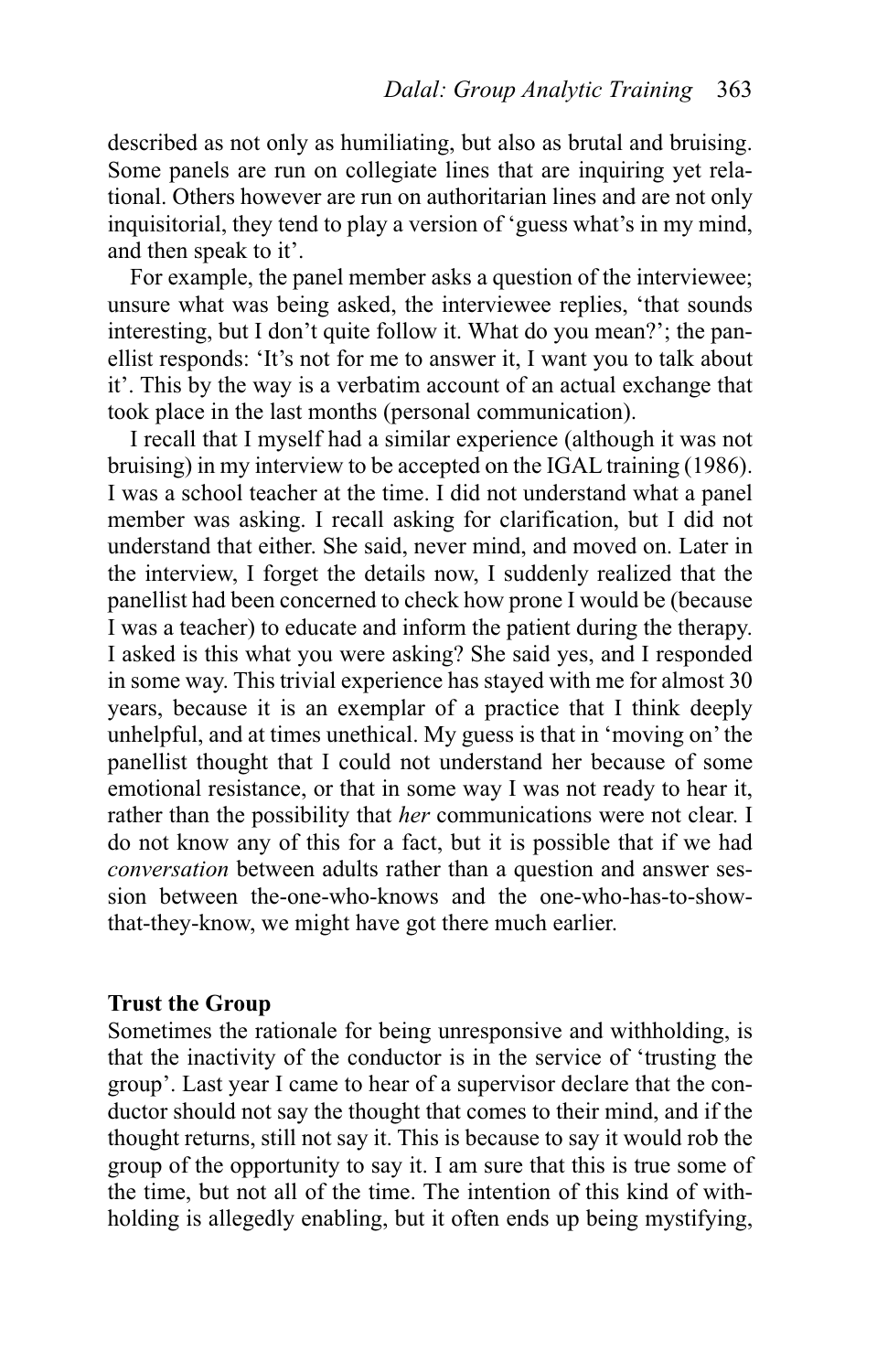bewildering and disabling. Consider, if you truly trust the group then surely you ought to trust the group *with yourself, as well as your thoughts and feelings.*

## **Teaching**

The infantilizing of trainees can also take place in the way that theory is taught—which is uncritically. I have personal experience of this. Early in my training (1980s) I was reprimanded by a senior psychoanalyst for questioning Freud's take on men and women. I was told that first I ought to understand Freud. On another occasion, on voicing my difference of opinion regarding some statement of Klein's, I was told that my disagreement was due to me not understanding Klein properly. If I understood her, then I would not, could not, disagree.

Critical engagement is to be deferred to a time post-qualification. In the last couple of years I have heard from at least two recently qualified group analysts in the UK, who reported being told exactly this by their tutors: that first they need to understand the theory; after they have qualified will be time enough to question and engage critically with the premises and pronouncements of the theorists.

In this regard is it significant that in the UK we refer to the process of cultivating group analysts as a 'training', while in Norway they refer to the process as an 'education'? In one UK regional group analytic training three or four years ago, I found the trainees literally cowed. The culture of their training made it impossible for them to engage critically with the reading. In conversation with them I discovered that there had been occasions at which teachers actually stopped trainees questioning at a fundamental level the belief systems that they were supposedly learning about. For example, not being allowed to question the belief that *there exists* a mechanism called 'projective identification', and instead being asked told that their task was to understand how it works.

I do not know how commonplace this attitude is, but it is at least common enough for it to have made an impression on me. This attitude seriously misunderstands the learning process itself. To proceed in this way is encourage the trainee not to think but swallow whole. This is not unlike learning the Bible or Koran by heart and therefore being more likely to think that every word in it must be true; therefore, those who question it or do not agree with it, are dammed. This is how one would set about creating disciples and dogmas. Recall the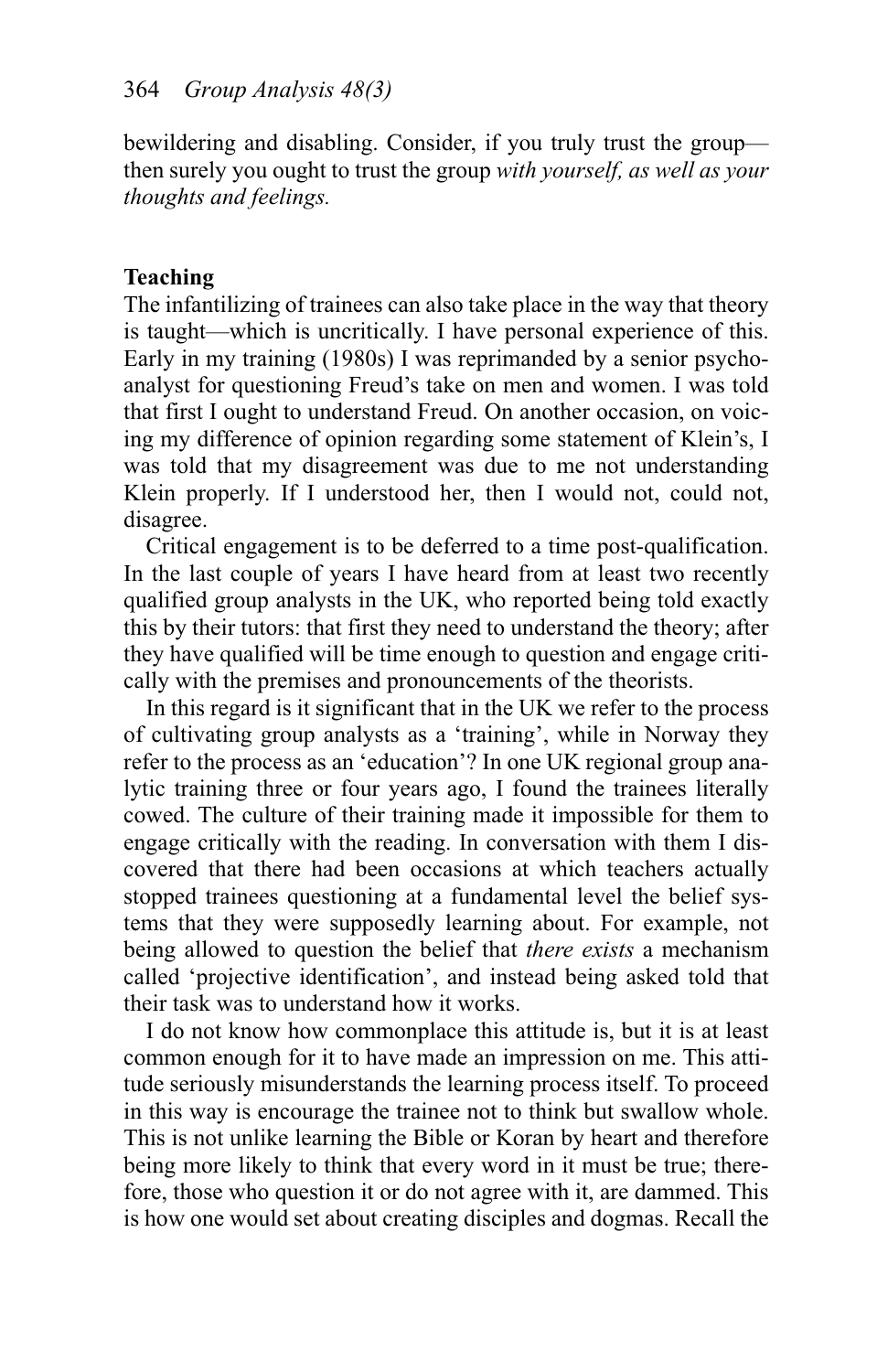citation I started with from Shaull. What we are witnessing here are ways in which our trainings might 'facilitate the integration of generations into the logic of the present system and bring about conformity to it'.

## **Conclusions**

It is uncontroversial to assert that the characteristics of individuals are deeply informed by the kind of upbringing they have experienced. What is true of infants is also true of trainees. The kinds of experiences that trainees are put through by their training institution are deeply formative. Particularly formative are trainees' experiences of being in their own therapy/analysis, as well as their experiences in supervision. Also formative are the values and practices embodied by trainers and other individuals that the institutional ethos reveres and respects.

Trainings with deeply conservative and authoritarian attitudes towards their trainees produce group analysts who are deeply conservative and authoritarian in relation to their patients and colleagues. The more conservative the training institution, the more interpretative and non-dialogical the group analyst, who is less likely to make actual contributions to changing or challenging the social context. Although this might seem like an extreme picture, I venture nevertheless that this state of affairs in not uncommon.

One last thing: the title of the conference—Group Analytic Training *and* the Social Context—invites one to think of the training and the social context as separate entities. However, group analytic trainings are already a part of the social context (and vice versa). NPM norms are a part of the social unconscious, or as Lynne Leyton has called it, the Normative Unconscious (Leyton, 2006). As such, many trainings have already unthinkingly absorbed the norms of NPM, and are in the process of bureaucratizing their structures in line with its managerialist, non-relational ethos.

Jane Campbell concluded her Foulkes Lecture thus: '. . . [group analysis] is forever part of the counter-culture, in itself anti-establishment, subversive, too humane, too unregulated, too freedom-loving in its conceptualization to be useful to any engine of the state' (Campbell, 2010: 431).

If this is so (and I think it is), then in our efforts to 'fit in', to comply with the regulatory requirements of the state, are we transforming group analysis from a subversive enterprise into a state-compliant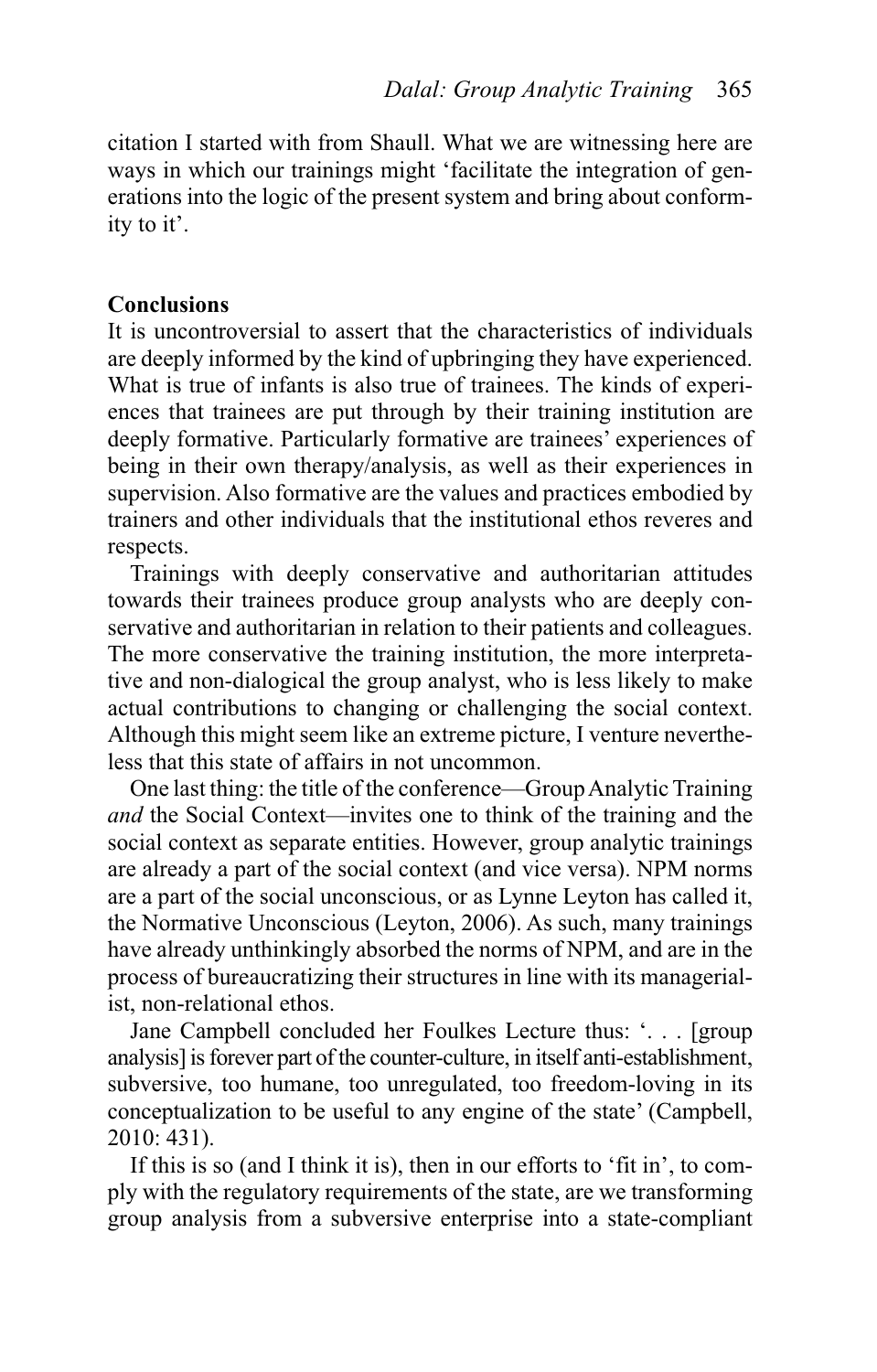one? Are we in danger of allowing the regulators of group analysis to destroy the philosophy and spirit of group analysis?

To my mind, group analysis has been in thrall to classical psychoanalysis for far too long. But just as it starts to free itself from the authoritarianism of classical psychoanalysis and its objectivist ethos, it is in danger of becoming mired in the authoritarianism of New Public Management and its authoritarian, rationalist and objectivist ethos.

A real danger is that we end up with the worst of both worlds: the bureaucratic prescriptions of NPM legitimated and underwritten by perverse, authoritarian and defensive versions of psychoanalytic conceptions of confidentiality, containers, boundaries and authority.

## **Addendum: We are all Relational now**

Some readers might think like one of the referees for this article, that I have created a 'psychoanalytical straw man' to produce false polarizations. Further that the situations that I refer to are from the distant past, and that things are very different now. Another reviewer thought that 'The critique of the so-called "classical analyst" might still be appropriate for some orthodox Kleinians, but does not fit with the present practice of many psychoanalysts who adopted the intersubjective turn with its emphasis on mutuality, exchange and coconstruction'. In other words, we are all relational now.

However, my experiences suggest that the orthodox ethos I am describing is alive and well in sections of our institutions *today*. Whilst there is indeed a growing rhetoric regarding 'the relational', in my experience (UK and mainland Europe) this is yet to translate into actual practice which continues to emulate the classical psychoanalytic ideal of the detached analyst, delivering interpretations couched in objectivist, third person language. There are of course many colleagues who do not practise in this way, but to break with this norm in front of other colleagues requires a degree of courage. The fact that many colleagues continue to subscribe to the distinction between analysis and therapy is telling.

As Sue Einhorn has pointed out several times, many group analysts have not yet understood the radical shift required of them by the last term in Foulkes' famous statement that group analysis is 'a form of psychotherapy by the group, of the group, *including its conductor*' (Foulkes, 1964: 63). I think that if one holds to these sorts of values then it is beholden not only for group analysts to be *responsive* and *engaged* rather than non-transparent and detached, so should our trainings.